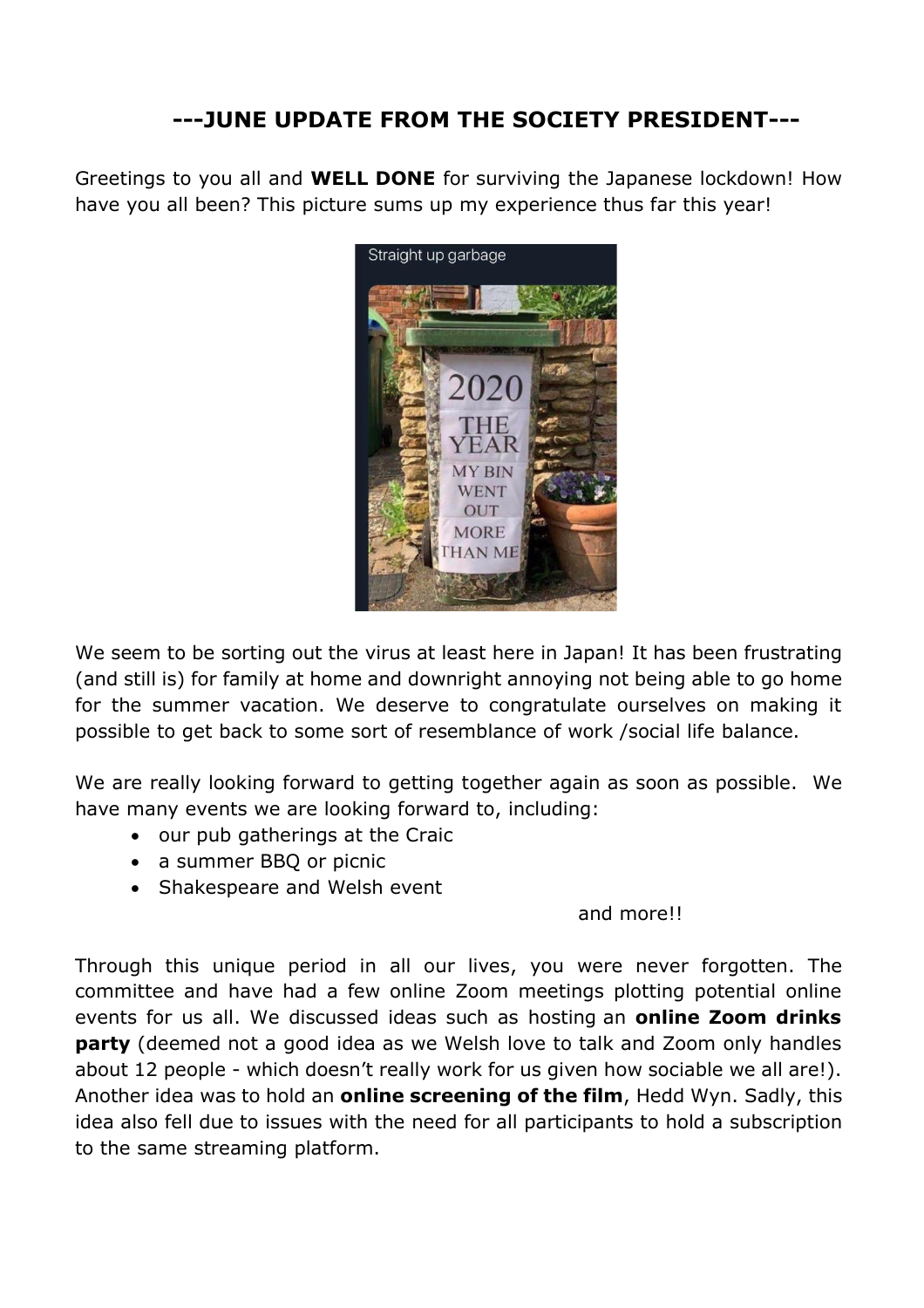Coincidently our **founding President, Madoc Batcup,** a man many of us remember fondly, shared a translation of one of Ellis's poems – the Welsh poet and focus of the Welsh film, Hedd Wyn (1992), whose poem was mailed to the Eisteddfod while he was sent to the trenches of the First World War. It is a very moving story and was nominated for the Best Foreign Language Oscar. I showed the film as part of the season of Welsh films I organised with support from Harlech TV and the British Council back in the day!

## **---CONGRATULATION NEWS---**

Catherine Nagashima, an important long-term member to the society, shared with us the wonderful news that the writer, Susan Burton [drskburton@gmail.com,](mailto:drskburton@gmail.com) won the New Welsh Writing Award with a work on Catherine, entitled **"The Transplantable Roots of Catharine Huws Nagashima".** I know we will all want to give our congratulations to Catharine for this brilliant news!

If you want to know a little more about the New Welsh Writing Award: https://www.newwelshwritingawards.com/

Catherine also shared with us the background history, explaining how she had been introduced to Susan Barton by her mother-in-law, also named Sue, who was her friend back when she attended Grenoble University in 1960-61. She told us Sue had travelled as her pillion passenger on a couple of scooter excursions in the Alps and Provence.

Interestingly, this achievement prompted another previous President of the St David's Society whom many will recall. **Richard Powell,** who as our President and a diplomat, arranged for us to hold our second Eisteddfod at the British Embassy - a hugely successful event that saw **Lady Boucher** being awarded the prize for best Haiku by Catherine Nagashima. I organized a **Tokyo International Schools Art contest** on the theme of **Welsh Dragons** with selected Dragons on display at the Embassy, and long-term members, **Rose and Masa Iwata,** presented the Ambassador with a large bouquet of Daffodils as a personal gift from them on the Society's behalf. Prizes were given out courtesy of the then **Welsh Development Agency**, a forerunner of the now Welsh Government.

**Richard Powell** got in touch after recognizing Catherine Nagashima, whose life was the subject of the Literary work that won the Welsh Literary award for 2019. Richard sent his best wishes to us all. I am sharing part of his letter below for all of us who knew and worked with Richard.

*Dear Ursula, I hope this finds you well. I'm typing it at my kitchen table in Lewes, whither I retired back in 2011. After Tokyo I spent nearly seven*